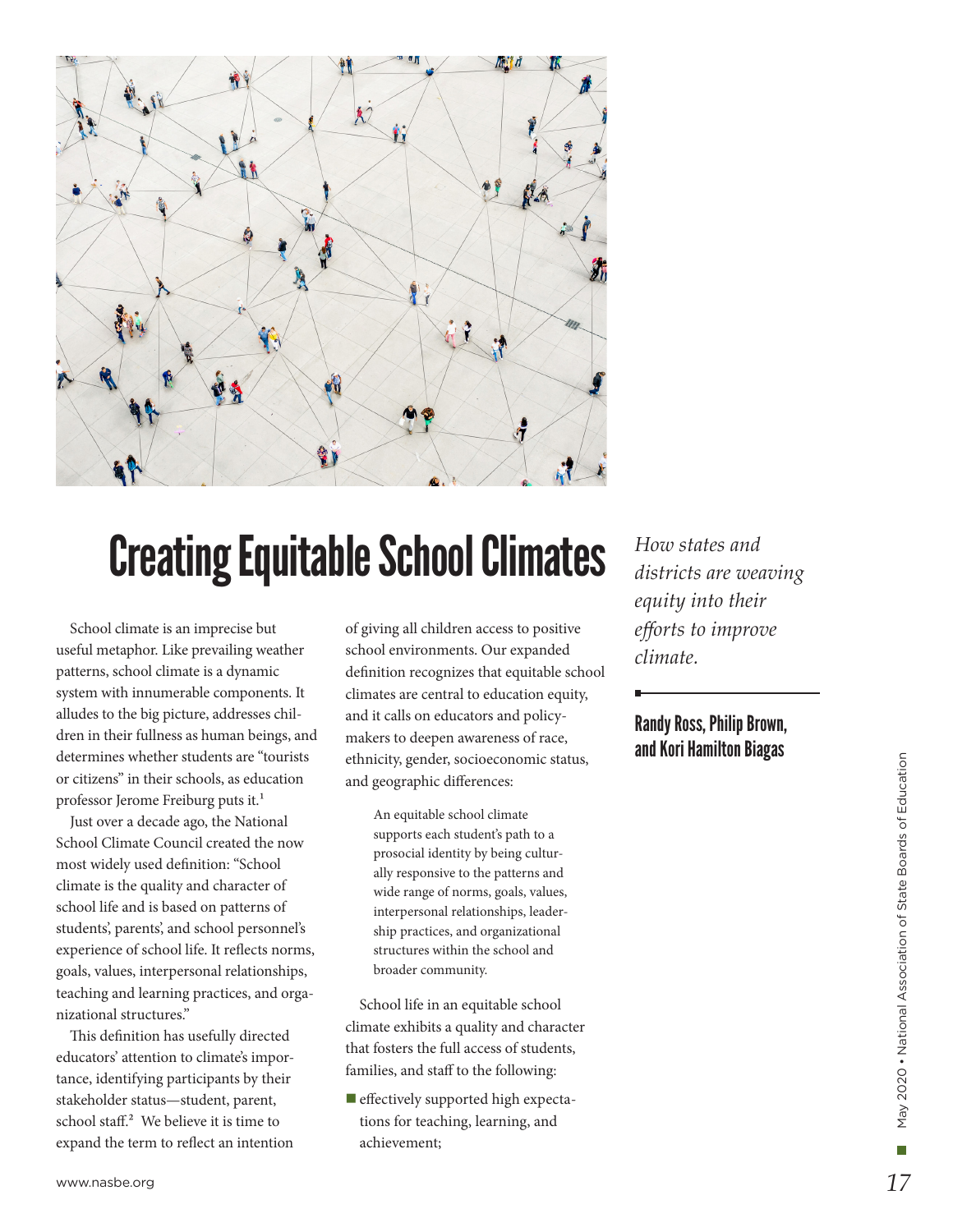## The groundwater approach empowers us to name school and societal circumstances colliding in students'<br>.lives

- $\blacksquare$  emotionally and physically safe, healthy learning environments for all;
- $\blacksquare$  caring, courageous, self-reflective relationships among and between peers and adults; and
- $\blacksquare$  multiple, culturally responsive pathways to participation that meaningfully enhance academic, social, emotional, civic, and moral development.

Our definition acknowledges the profound impact of deep societal inequities—how a middle class, African American child may experience school climate very differently than a white, middle class child in the same school does or how working class Latinx parents or guardians with limited English experience the climate of their school community (see box 1). These differences may be called "microclimates," though there is hardly anything "micro" about the negative experiences of climate for people within them.

Another metaphor—the groundwater effect is useful for describing the impact of structural inequities on school climate. It asks why half the fish are floating belly up in one lake (the education system) and the same phenomenon can be observed in other lakes (child welfare, health care, criminal justice, housing). The answer: All lakes are connected through the groundwater.

Educational leaders attempt to "fix" educational inequities from individual and education system perspectives. Our definition of equity calls on leaders to look beyond the schoolhouse door to societal divides such as racism and poverty as the source of inequities in student outcomes:

[H]ow do we use our position(s) in one system to impact a structural racial arrangement that might be deeper than any single system? To "fix fish" or clean up one lake at a time simply won't work—all we'd do is put "fixed" fish back into toxic water or filter a lake that is quickly recontaminated by the toxic groundwater.<sup>3</sup>

The groundwater approach empowers us to name school and societal circumstances colliding in students' lives. Trauma-informed school practices intersect with family engagement, foster care, and mental and physical health care. Discipline intersects with the juvenile justice system. Social-emotional learning (SEL) intersects with academic and career readiness.

As explained elsewhere in this issue, adverse childhood experiences (ACEs) are significant obstacles to learning and development even in thriving schools. Positive youth development becomes nearly impossible with repeated trauma, unless schools work collaboratively

#### **Box 1. Climate and Coronavirus**

The coronavirus pandemic further laid bare the profound inequities within school communities. Equitable access to resources—food, housing, health care services, mental health/trauma support, and technology—becomes even more critical at such times, both for learning and for reducing social isolation. These "laid bare inequities" show the importance of schools serving their communities beyond academic responsibilities.

Equitably serving communities requires schools to capitalize on existing relationships, facilitate access to resources, and thus become community hubs. The national network called Communities in Schools (CIS) offers an example of bringing local community resources into schools.

After this pandemic subsides, state boards of education should explore school districts' differing approaches to serving their communities. What worked well? Or not so well? We recommend state boards consider policies to support the expanded role of schools as resource hubs. Such policies are critical to prepare for future crises while improving school climate. Anecdotally, we are seeing that schools working to improve their climate may be better positioned to respond effectively to their communities in an extended period of crisis. *—RR, PB, KHB*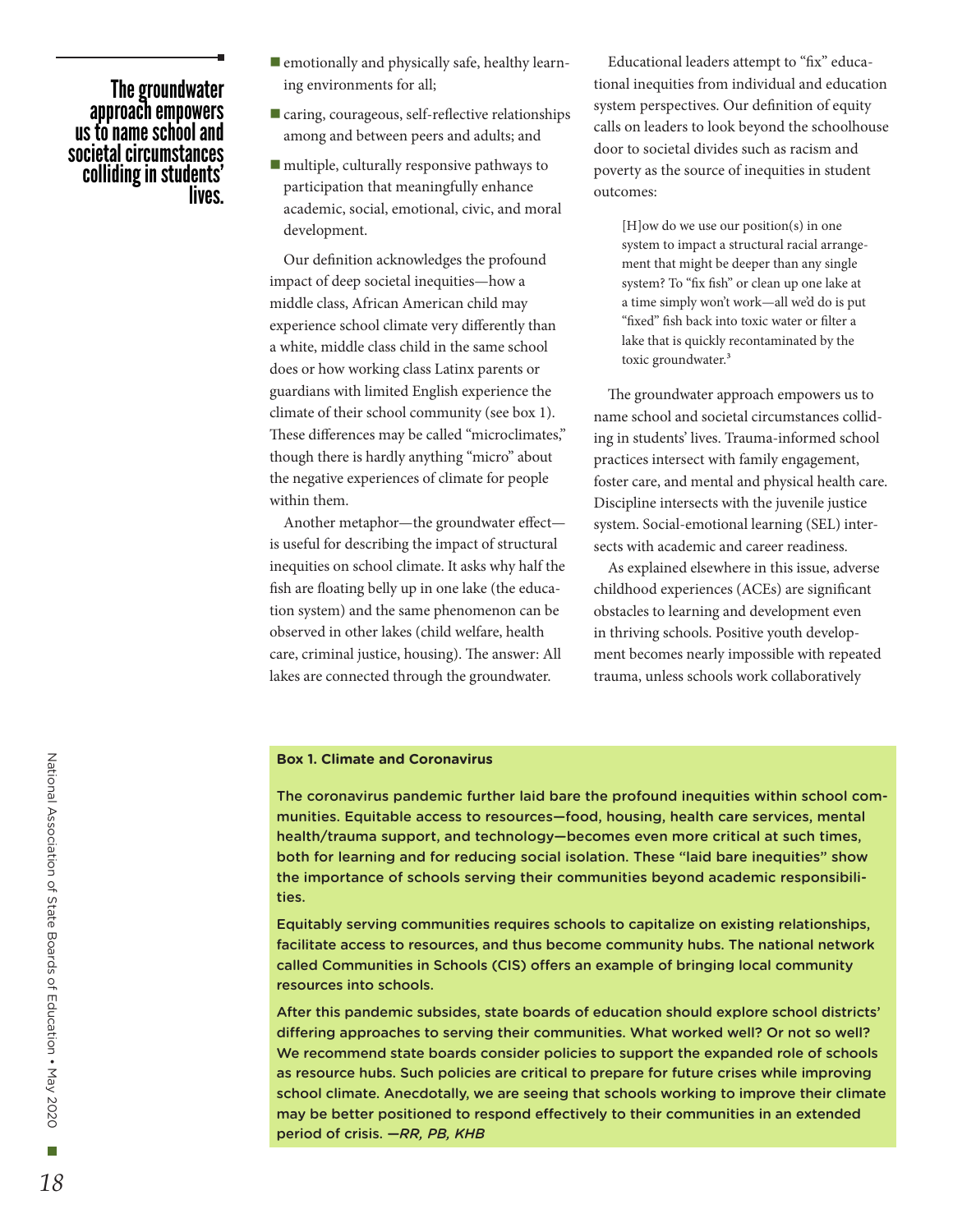with other community systems. This collaboration must be guided by a balanced understanding that, while ACEs may undermine students' learning and lay siege to their emotional wellbeing, their resilience arises from being supported as individuals within a nurturing, organized, engaging, and equitable school climate.

At the local level, the most common understanding of school climate improvement equates it to bullying prevention. Since 50 states have laws to reduce bullying, many leaders believe they are already improving school climate. While insufficient by itself, prevention aimed at reducing "bias-based bullying" implicitly recognizes inequities and thus offers an entry point to a more comprehensive understanding of equitable school climate.

### State Approaches

How can a focus on equity and school climate be merged in practice at the school level? At the National School Climate Center, we use the Five-Stage School Climate Improvement Cycle as a concrete road map, which includes a focus on equity, summarized in Stage Five. As coaches in the center's School Climate Leadership Certification program, we collectively have guided 70 education leaders in six states to use this model in their schools (box 2).

Under the Every Student Succeeds Act (ESSA), states were to select a nonacademic indicator of school quality or student success as part of their accountability systems. Only eight chose to incorporate school climate survey data into school ratings: Idaho, Illinois, Georgia, Maryland, Nevada, New Mexico, South Carolina, and Iowa. Six more use these data to guide school improvement efforts: Arizona, Arkansas, Hawaii, Massachusetts, Michigan, and Missouri.4

In addition, some states and local school systems are incorporating equitable climate principles in their planning and training. They are moving closer to serving the needs of all students to meet the tests of life—not only a life of tests.

Five state examples provide a window into some dynamics and options for educational leaders who see equity and school climate improvement as essential to their mission: Minnesota, Connecticut, New Jersey, Pennsylvania, Maryland.

**Minnesota.** In 2014, the Minnesota state legislature established a School Safety Technical Assistance Center within the department of education to implement statewide bullying prevention. The law required schools and districts to engage in safe, supportive schools programming and districtwide, evidence-based SEL. The center provided training, technical assistance, and guidance to support district efforts.

With the legislation's sunset in 2019, the center was renamed the School Climate Center. With ongoing state support and federal School Climate Transformation Grant funding, climate initiatives were implemented in nine mostly rural districts, including districts with high American Indian populations. The center offers professional development for culturally responsive SEL, equitable discipline policies emphasizing restorative practices, and improving district capacity for culturally sustaining mental health services.

Craig Wethington, director of the center, notes that the state's ESSA plan "mentions school climate and our center in response to the state's requirement to reduce bullying and harassment, improve conditions for learning, and reduce disciplinary removal from the classroom. The center's equity focus comes from other sources, such as the state's achievement and integration program, workforce diversity efforts, and early childhood investments."5

A key element that other states can take from Minnesota's experience: Build on what you already have in bullying prevention and infuse equity across multiple initiatives.

**Connecticut.** On July 1, 2019, An Act Concerning School Climates went into effect. The legislation built on and modernized previous antibullying legislation. It was also an opportunity to broaden research-based SEL responses within overall school climate. The act establishes a "social and emotional learning and school climate collaborative." According to Michelle Cunningham, one of the three leaders, "Equity in school climate improvement, particularly through social-emotional learning, is an explicit, not implicit, goal of this group. By having diverse voices at our table and given time for us to become educated about school climate and social emotional learning, we hope to make real

# Build on what you already have in bullying prevention and infuse equity across multiple initiatives.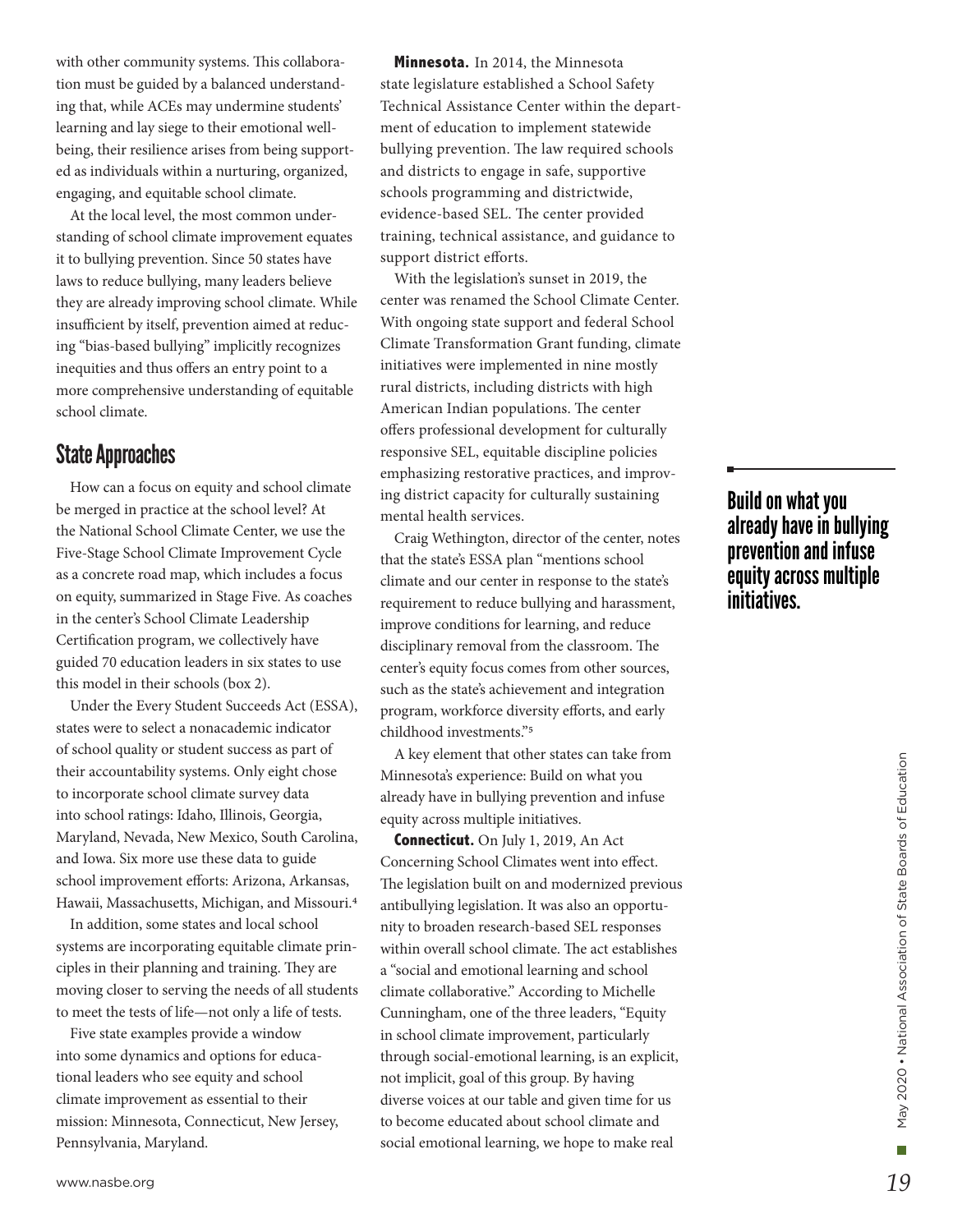| PREPARATION                                   | <b>Build racially and ethnically inclusive, representative school climate improvement</b><br>teams incorporating administrators, staff, students, family members, community<br>stakeholders, school resource officers.<br>■ Coordinate closely, or even merge, with school improvement teams, Schoolwide<br>Positive Behavior and Intervention teams, Multi-Tiered Systems of Support teams,<br>and those who work in local social service agencies, business, and arts councils,<br>among others.<br>■ Use ongoing team-building activities to facilitate courageous conversations.                                                                                                                                                                                                           |
|-----------------------------------------------|------------------------------------------------------------------------------------------------------------------------------------------------------------------------------------------------------------------------------------------------------------------------------------------------------------------------------------------------------------------------------------------------------------------------------------------------------------------------------------------------------------------------------------------------------------------------------------------------------------------------------------------------------------------------------------------------------------------------------------------------------------------------------------------------|
|                                               |                                                                                                                                                                                                                                                                                                                                                                                                                                                                                                                                                                                                                                                                                                                                                                                                |
| <b>ASSESSMENT<sup>a</sup></b>                 | ■ Seek, collect, and disaggregate data, including school climate and bullying<br>surveys.                                                                                                                                                                                                                                                                                                                                                                                                                                                                                                                                                                                                                                                                                                      |
|                                               | Perform a data audit at least annually, examining not only academic achievement<br>and growth but also curricula relevant to students' lives, discipline, student and<br>staff attendance, family engagement.                                                                                                                                                                                                                                                                                                                                                                                                                                                                                                                                                                                  |
|                                               | Assess other factors critical to equitable school climate: trauma, poverty, home-<br>lessness, incarceration.                                                                                                                                                                                                                                                                                                                                                                                                                                                                                                                                                                                                                                                                                  |
|                                               |                                                                                                                                                                                                                                                                                                                                                                                                                                                                                                                                                                                                                                                                                                                                                                                                |
| <b>ACTION</b><br><b>PLANNING</b> <sup>b</sup> | Using stage two data to explicitly address equity, create an action plan with goals,<br>actions, and benchmarks for success.<br>Include as initial steps sharing data with students, staff, families, and community<br>members.<br>Ask questions: Do our plans for improving family engagement account for cultural<br>differences in expectations about schooling? What about challenges such as parents'<br>language differences, time off from work, transportation, and childcare issues? How<br>does our school's professional development plan help administrators and staff ad-<br>dress in culturally responsive ways racial, gender, sexual orientation, and other related<br>concerns in instructional and curricular practices, bullying incidents, and staff-student<br>conflicts? |
|                                               |                                                                                                                                                                                                                                                                                                                                                                                                                                                                                                                                                                                                                                                                                                                                                                                                |
| <b>IMPLEMENTATION</b> <sup>b</sup>            | Develop careful implementation processes, monitoring for unintended conse-<br>quences, such as students of color feeling isolated or targeted rather than<br>supported.<br>■ Consider carefully who is implementing each step. Ask equity-informed ques-<br>tions: Are school staff choosing students who fit their picture of high-achieving<br>"student leaders"? Are LGBT students, students of color, and their allies working<br>on bullying prevention activities? How are parents/guardians engaged in sharing<br>school climate data and the resulting action plan with other families, while<br>attending to language and cultural differences?                                                                                                                                       |
|                                               | ■ What could we do better at each stage of this process to keep a laser-like focus                                                                                                                                                                                                                                                                                                                                                                                                                                                                                                                                                                                                                                                                                                             |
| <b>REEVALUATION</b>                           | on equity?                                                                                                                                                                                                                                                                                                                                                                                                                                                                                                                                                                                                                                                                                                                                                                                     |
|                                               | How diverse, inclusive, and representative is our school climate improvement<br>team?                                                                                                                                                                                                                                                                                                                                                                                                                                                                                                                                                                                                                                                                                                          |
|                                               | How can we improve response rates from all stakeholder and diverse groups to<br>our school climate surveys?                                                                                                                                                                                                                                                                                                                                                                                                                                                                                                                                                                                                                                                                                    |
|                                               | How well are we implementing our action plan for equity-focused professional<br>development?                                                                                                                                                                                                                                                                                                                                                                                                                                                                                                                                                                                                                                                                                                   |
| Source: National School Climate Center.       |                                                                                                                                                                                                                                                                                                                                                                                                                                                                                                                                                                                                                                                                                                                                                                                                |

*a. Stage two may require investigation into data factors not immediately available. Support from the district central office to dig into areas such as adverse childhood experiences, foster care, and other data sets may be needed. Exploring these data leads to a more complete understanding of what shapes students' physical, social, and emotional safety in and out of school.* 

*b. Stages three and four could include steps to learn about general and community-specific factors. Professional development on these factors offers an opportunity to bring together other agencies with school staff.*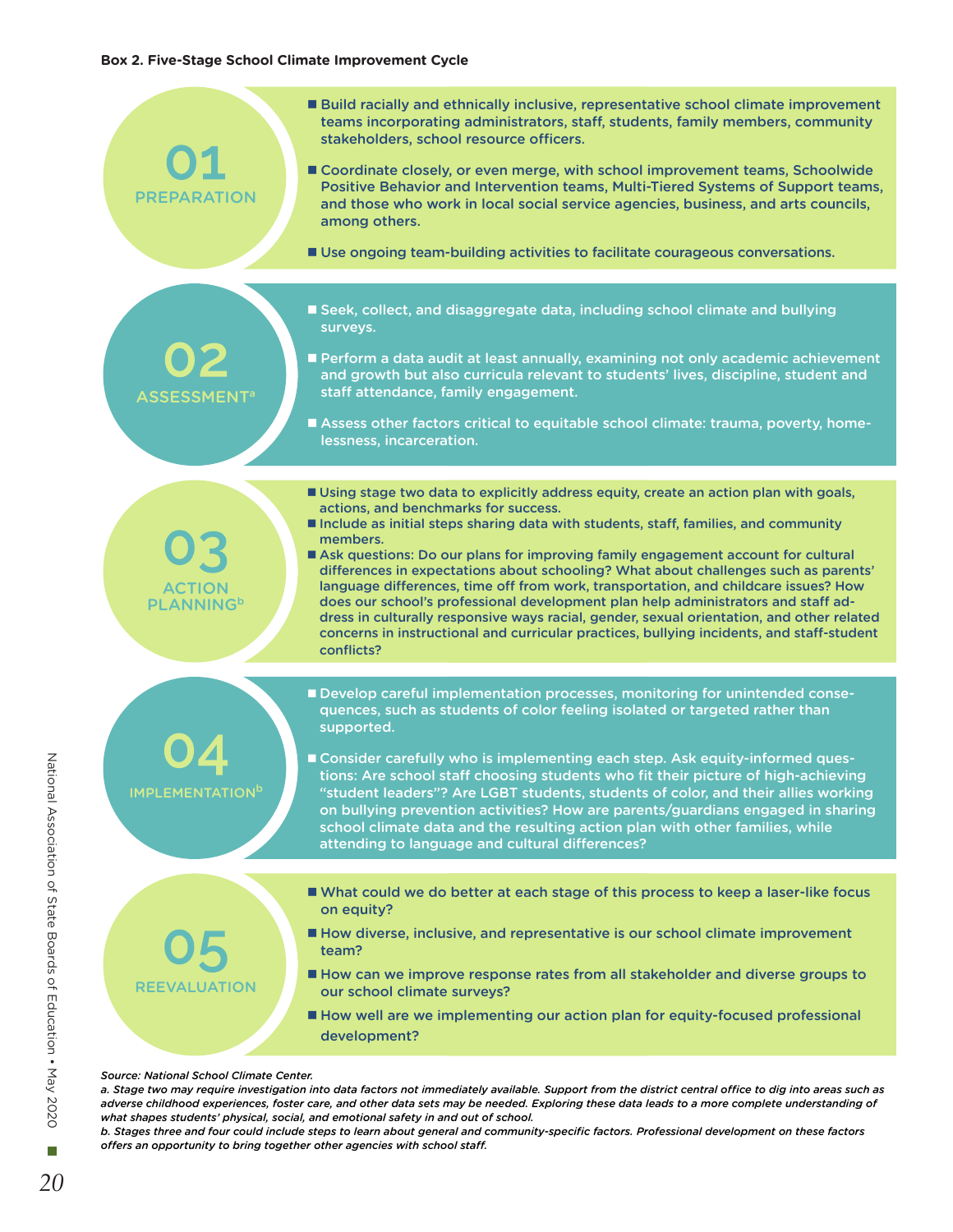progress through listening to and learning from each other."6

Other states may likewise want to set up a diverse statewide school climate advisory group to identify what is being done and what is needed to further the mission of equitable school climate.

**New Jersey.** Mark Biedron served on the New Jersey State Board of Education from 2012 to 2017. As board president beginning in 2014, he ensured that social and emotional learning became part of the New Jersey Department of Education's strategic plan. "It is incumbent on the state board to dive into how we're doing education…and how important school climate and culture really is in turning around school districts," Biedron said.7

He championed school climate improvement, with an emphasis on SEL and character development, as a cornerstone of education in New Jersey. "The quality of education you receive should not be based on your zip code," he said. "We all have…deep-seated racial issues in our personal histories and cultural DNA that make it hard to understand where a person with a very different history is coming from. It is educators' responsibility to recognize this and learn to overcome it."

In 2017, the board adopted the commissioner's SEL competencies. These form the basis for New Jersey's approach to SEL school guidance.8 New Jersey's experience highlights the importance of board members educating themselves about school climate and equity as they define the overall mission for their education systems.

**Pennsylvania.** The state launched its School Climate Leadership Initiative in 2016 to support schools and districts interested in improving school climate. Partnering with the National School Climate Center and working through regional resource centers for districts, called Intermediate Units, the initiative leverages a network structure to build leadership capacity to do this work at the school and district level.

Although school climate efforts are not mandated, the Pennsylvania Department of Education encourages the use of its school climate survey, which is based upon AIR's Conditions for Learning survey (see article, page 23). About 20 percent of Pennsylvania's schools voluntarily use this survey. Recent state legislation requiring school safety and assessment criteria to include trauma-informed education,

behavioral health, suicide prevention, bullying prevention, and substance use is expected to increase participation.

Department leaders see school climate as a lever for broad school improvement, with their equity focus extending into continuing education. It encourages SEL and restorative practice training as best practices for school climate improvement. Also, an interagency work group is collaborating to inform a statewide trauma plan.

David Hutchinson, the immediate past president of the Pennsylvania School Boards Association, said that while local school board members are aware of issues such as school safety, antibullying, and more recently SEL, they are less aware of school climate as a proactive, preventive strategy. The association adopted an equity policy and made a strong commitment to providing technical assistance for local districts struggling with equity.

 "School climate is a long-term effort where improvement…[is] necessary to help students get the kind of skills they will actually use," Hutchinson said. "For local board members, there does not seem to be an obvious connection between equity and school climate. You can't have equity without attention to climate, and you can't have a good school climate without attention to equity."9 Hutchinson would like local boards to be very "intentional about tying equity to school climate."

In Pennsylvania, state education agencies and local school boards play essential roles in promoting equitable school climate. Both need to take "the long view" that promoting equitable school climates requires.

**Maryland.** With its state legislature's backing, the Maryland State Department of Education designed its accountability system under ESSA to include a reliable, valid school climate survey of students and educators. Fully administered in spring 2019, initial findings became available in December 2019. The department provides domain and topic area results, with student subgroup data, but does not release data associated with the individual survey questions. Guidance and training on how to use the state survey findings is left to local districts.<sup>10</sup>

The lack of an association of data with specific survey questions makes acting upon the data difficult, said Donna Blaney, supervisor of the testing and reporting unit at Montgomery

### "You can't have equity without attention to climate, and you can't have a good school climate without attention to equity."